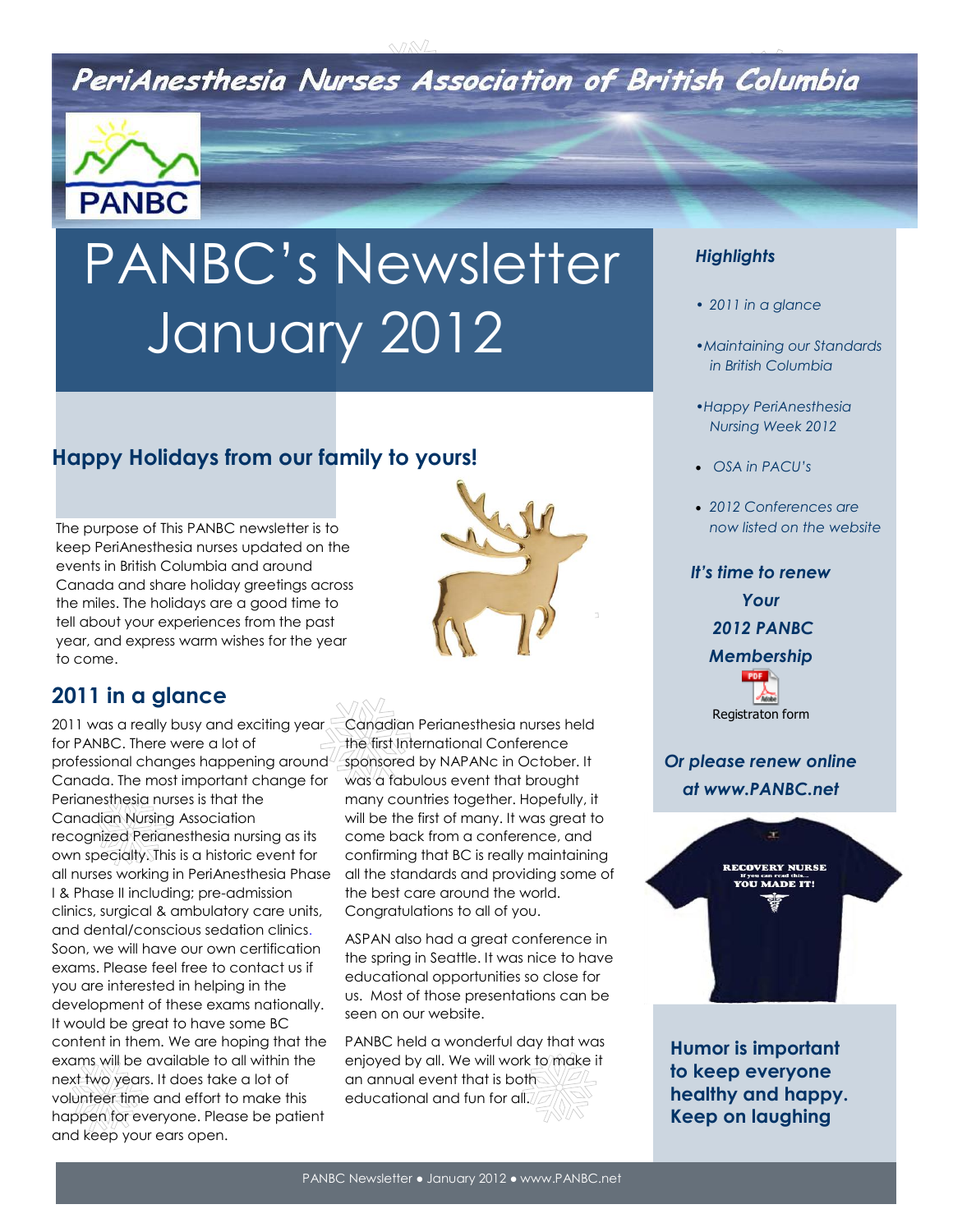## **Maintaining our standards in British Columbia**

Perianesthesia nurses across BC are very proud of the care they provide. They maintain a high standard as designated by the NAPANc standards. Unfortunately, there are financial decisions which can challenge our ability to meet our standards. This has happened throughout Canada on many occasions. NAPANc has put together their 2nd edition of Perianesthesia standards. The purpose of these standards is to be able to have evidence-based knowledge to support best practice so we can all provide the safest care for all our patients. Your professional support of these standards is paramount. We must believe in our standards in order to provide safe patient care and increase our job satisfaction. If you find a process that does not meet these standards, it is your duty to engage in discussion and collaboration for solutions to strive for best practice and care. First, talk to your manager directly and discuss your concerns. Then, if unresolved;

- 1. Fill out an incident report (PSLS)
- 2. Fill out a professional responsibility form
- 3. Call CRNBC and/or BCNU to talk to a practice consultant
- 4. Contact PANBC to network with other sites and provinces

The 2011 NAPANc standards of practice are available to order online at: [http://napanc.org/assets/Forms/NAPANc%20Standards%20Order%20Form%](http://napanc.org/assets/Forms/NAPANc%20Standards%20Order%20Form%20in%20English%202011.pdf) [20in%20English%202011.pdf](http://napanc.org/assets/Forms/NAPANc%20Standards%20Order%20Form%20in%20English%202011.pdf) 

## **Obstructive Sleep Apnea**

Standards order form

 OSA or Obstructive Sleep Apnea is a growing concern in our units. The Joint commission & the American Association of Anesthesia have recognized that patients with OSA are at high risk for Peri-Operative complications due to their repetitive episodes of apnea or reduced inspiratory airflow which is increased with the administration of opoids. Recognition that OSA is a growing problem in our hospitals has increased and precautions are being created. The American Association of Anesthesia promotes maintaining a high index of suspicion of OSA, careful use of medications, high levels of monitoring, and a team approach in the care of these patients. OSA Capnography monitoring is taking place in many PACUs. This gives the PACU an immediate documented assessment of the patient's apnea. It has provided the proof that has changed the monitoring status in patients that have OSA. Kelowna General Hospital is a Canadian pioneer in their work and research in OSA monitoring. Other sites are struggling to catch up. Some areas have implemented a protocol of four hours of high acuity monitoring if these patients were deemed OSA and daycare patients. Research is ongoing and research has shown the two most dangerous apenic times are the first four hours and at day three post-operatively. We have posted information at the educational page on the PANBC website. End tidal monitoring is the future of our practice.

[http://anesthesiaandsleep.org/wp](http://anesthesiaandsleep.org/wp-content/uploads/2011/05/OSA-Web-Final.pdf)[content/uploads/2011/05/OSA-Web-Final.pdf](http://anesthesiaandsleep.org/wp-content/uploads/2011/05/OSA-Web-Final.pdf) 

## *Happy PeriAnesthesia Nurses PeriAnesthesia Nurses Week* **February 6-12th 2012**

#### **PeriAnesthesia Nurses Poem**: Submitted by Ann Hladky, Registered Respiratory Therapist, Royal Alexander Hospital, Edmonton, Alberta, February 2010:

"Recovery Room Nurses are the best,

Some would even say 'a step above the rest'.

A cool hand or a kind word,

Even drugs when the pain is absurd.

Having surgery without fear is rare;

It is a relief to wake up to people who care.

This is the week that you employ

Rightful recognition that I hope you enjoy."

## *HAPPY PERIANESTHESIA NURSES' WEEK*

Thank you **Carol Rawluk** For your dedication To PeriAnesthesia Nursing Congratulations on your upcoming retirement.



## **Name our Newsletter Contest**

Do you have an idea for a great name for the PANBC newsletter?

Prize: 2012 PANBC membership

Please submit your ideas to lorna.jensen@panbc.net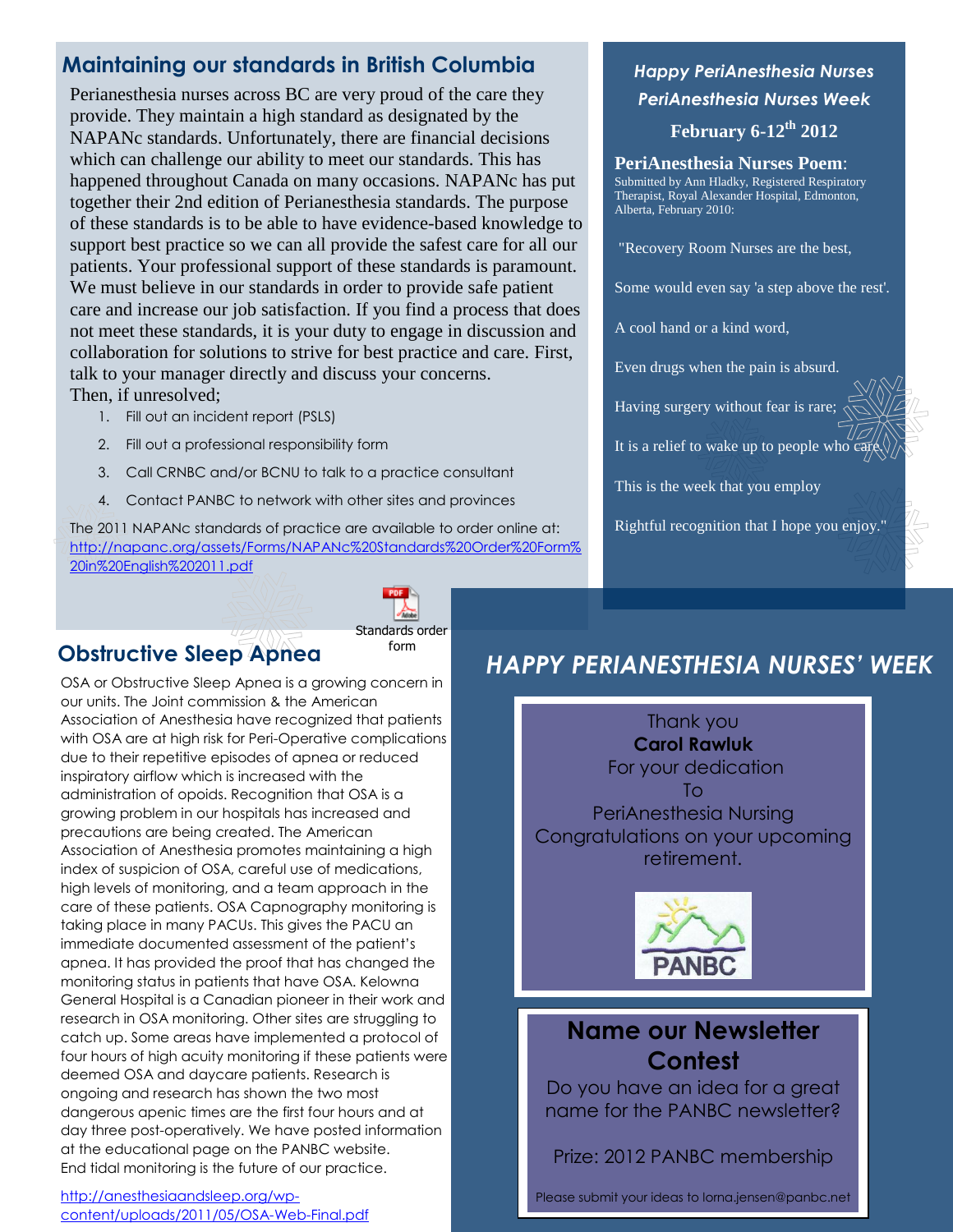

#### **ODE TO PERIANESTHESIA NURSES WEEK**

BY Heather Kennedy, Former Treasurer, PANNB/PEI Staff Nurse, PACU, Moncton City Hospital, New Brunswick

THE FIRST WEEK OF FEBRUARY IS PERIANESTHESIA WEEK, A CAUSE FOR CELEBRATION, DURING WEATHER SO COLD AND BLEAK. SURGERY ADMISSIONS, PRE-OP CLINICS AND PACU WORKING TOGETHER SIDE BY SIDE. HIGHLY SKILLED NURSES THAT DO OUR JOB WITH SUCH PRIDE.

THE SURGERY ADMISSIONS & CLINICS START THEIR WORK BEFORE THE RISING OF THE SUN, ADMITTING AND PREPPING PTS, MAKING SURE ALL THAT PRE-OP TEACHING IS DONE. WITH EACH DOCTOR'S ROUTINES AND IDIOSYNCRASIES THAT THEY MUST KEEP TRACK. WHEN IT COMES TO SPEED AND ORGANIZATION, THEY CERTAINLY HAVE THE KNACK.

"THE O.R. IS RUNNING A LITTLE AHEAD OF TIME; CAN YOU HURRY IT UP PLEASE?" SURE YOU SAY...I CAN GET FOUR READY AT ONCE, THAT'S A REAL BREEZE! THEY FLY DOWN THE HALL WITH IVs TO START, AND BP CUFF IN HAND, BUT MOST IMPORTANTLY, MAKING SURE THEY DON'T MIX UP ANYONE'S ARMBAND!

THEN THERE'RE THOSE PACU NURSES ALL DRESSED IN GREEN, YOU ROLL IN THE ROOM, AND ABOUT FIVE APPEAR ON THE SCENE. HOOKING UP MONITORS AND BUZZING AROUND THE BED, SHOULD YOU HEAR DR. G. SAY "O ANGELS OF MERCY", ONE MIGHT THINK THEY WERE DEAD!

WE ARE THOSE DISTANT VOICES THAT AROUSE YOU FROM DEEP SLEEP. WHILE YOU THINK IT CAN'T BE DONE ALREADY, BECAUSE I JUST STARTED COUNTING SHEEP. OPEN YOUR EYES AND WE'LL TAKE THAT TUBE OUT, IF YOU CAN JUST LIFT YOUR HEAD, FENTANYL, MORPHINE, DILAUDID OR OXYCONTIN, PICK YOUR FAVORTE PAIN MED. THEN WE'LL BUNDLE YOU UP IN WARM BLANKLETS AND TUCK YOU RIGHT IN. LOAD YOU UP WITH GOOD DRUGS, TILL IT MAKES YOUR HEAD SPIN.

WE CARE FOR THE LITTLE ONES, THE ELDERLY AND ALL AGES IN BETWEEN, FROM IV SEDATION, SPINALS TO GENERALS AND REALLY SICK ONES ON BREATHING MACHINES, THEY SAY NURSES NEED TWO PAIRS OF EYES AND TWO PAIRS OF HANDS. BUT WHEN NINE O.R. THEATRES ARE RUNNING, A PAIR OF ROLLERBLADES WOULD BE GRAND!

WE WIPE YOUR TEARS AND EASE YOUR PAIN, ON DAYS WE'RE SHORT-STAFFED SOME OF US GET CRANKY, OTHERS INSANE! WE ARE A SMALL AREA WHERE DARKNESS BECOMES LIGHT, WHERE MOST OF US AGREE, OUR FAVORITE SHIFT IS CERTAINLY NOT NIGHTS!

IT'S OUR WEEK TO CELEBRATE WHAT WE LOVE TO DO, EVEN THOUGH SOME DAYS, WE'RE SURE WE MUST WORK AT THE LOCAL ZOO. DEDICATED, COMPASSIONATE, AND CARING RIGHT TO THE CORE, THAT'S WHAT WE PERIANESTHESIA NURSES ARE AND SO MUCH MORE!

**HAPPY PERLANESTHESLA NURSES' WEEK, 2011!**